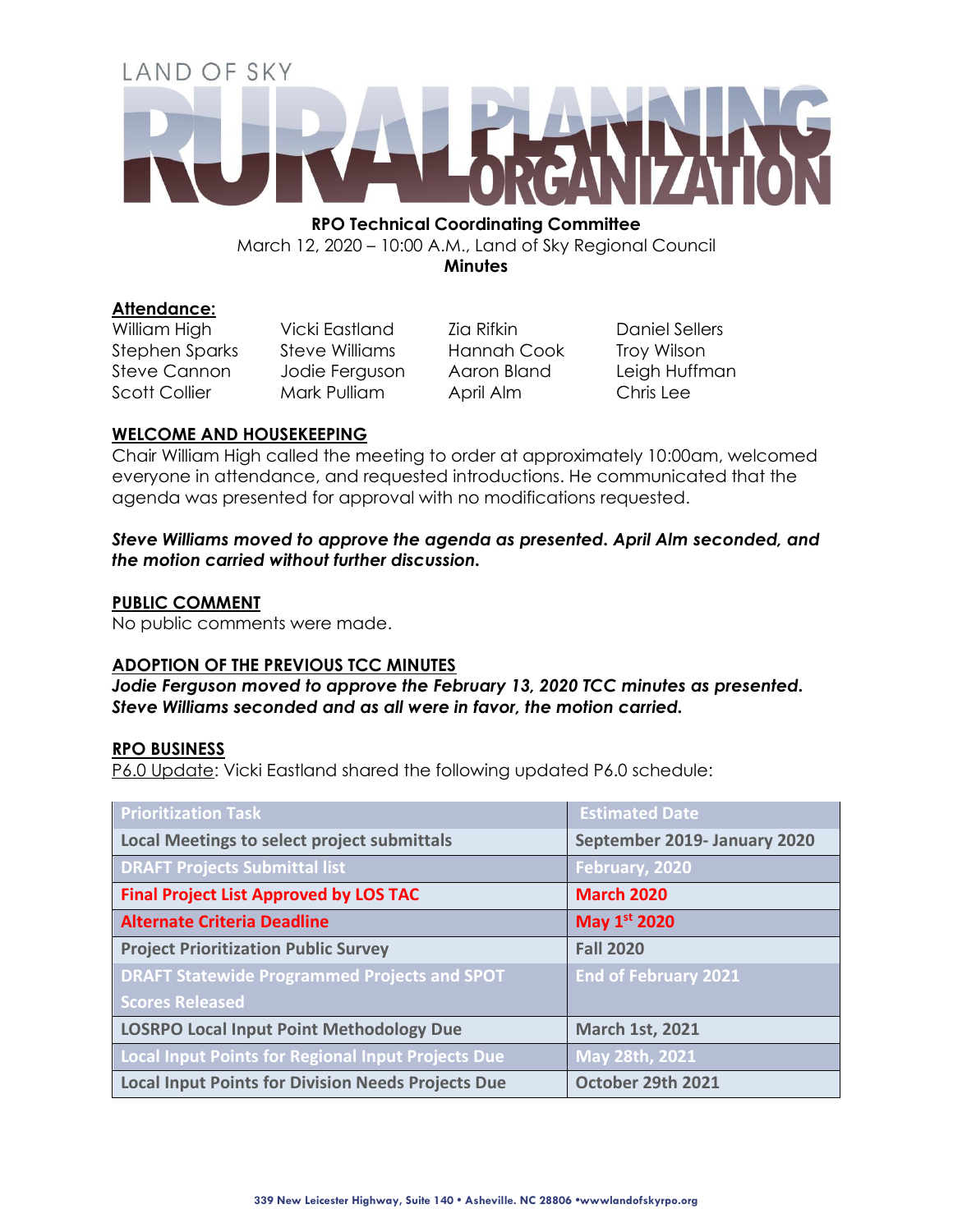She noted there were still some slots for alternate-mode projects if anyone has anything to submit. She also shared about alternate criteria, noting that at the Regional Impact tier, there would be no change to the criteria. For the Division Needs criteria, the following changes would be made: to allow 15% of the score determined by lane width. The deadline has been extended until August for submission of alternate criteria.

#### *Information only. No action requested.*

#### LOSRPO P6.0 Project List:

Vicki Eastland communicated that in this round of prioritization, Land of Sky RPO has 16 new project submittals for each mode of transportation. In addition to new submittals, Land of Sky RPO has carryover highway projects: two in Transylvania Co. and two in Madison Co.

Vicki Eastland shared about the Sharp Hollow Road project in Madison Co. that would be added to the draft project submittal list in the Division Needs Tier.

Vicki Eastland shared a brief overview of the prioritization process in the LOSRPO region. She noted that RPOs, MPOs and the Divisions work together to submit projects in the SPOT Online Tool. Projects come from comprehensive transportation plans, which include all modes of transportation. Projects are selected from CTPs; but could also be submitted from other sources if there is an extenuating reason. LOSRPO receives 16 submittals for each transportation mode. This round LOSRPO will have 1200 points at the Regional Impact tier and another 1200 points at the Division Needs tier. Once projects are submitted those are scored through the SPOT Office in Raleigh based on established criteria.

Both the TCC and TAC approved the DRAFT Highway Projects list during the February meeting cycle. There was an ad in the March 4 Mountain Express announcing the public comment period. RPO staff continues to enter projects into the SPOT On!ine tool working with NCDOT Division 13/14 staff as well as SPOT office staff to improve submitted projects. View the project list at<http://landofskyrpo.org/prioritization/>

## *Steve Williams moved to recommend the Draft Project list submittal to the LOSRPO TAC for consideration of approval. Mark Pullium seconded, and the motion carried without further discussion.*

Traffic Safety Presentation: Scott Collier provided a Traffic Safety presentation on NCDOT safety and mobility funding programs and the roles of the regional traffic office. Three Regional Traffic Offices exist, which work with the divisions in the state. Roles include speed ordinances, school zones, work zones, they also review plans.

Discussion occurred regarding bundling of funds, known as companion funding, which could help a project get funded.